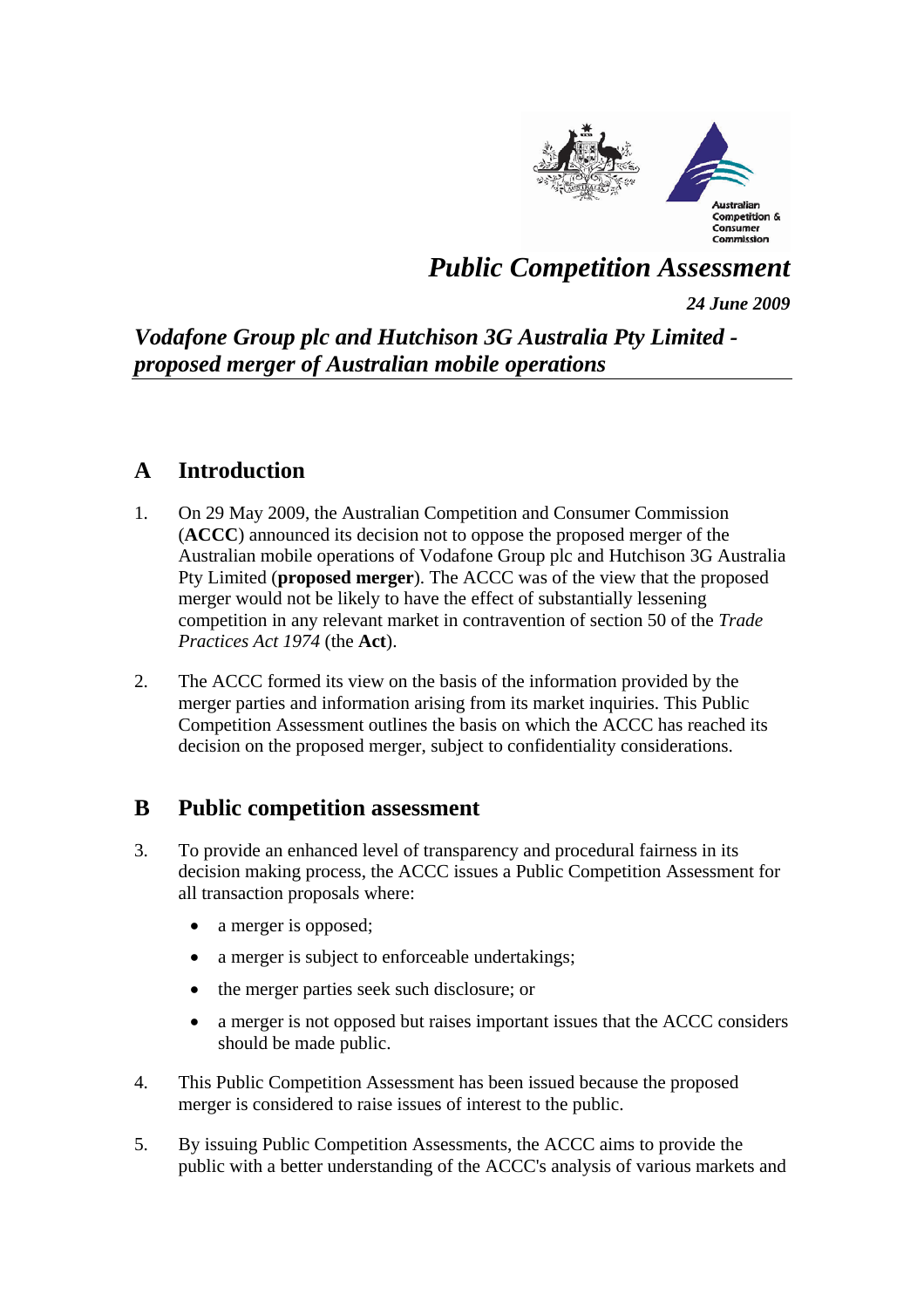the associated merger and competition issues. It also alerts the public to the circumstances where the ACCC's assessment of the competition conditions in particular markets is changing, or likely to change.

- 6. Each Public Competition Assessment is specific to the particular transaction under review by the ACCC. While some transaction proposals may involve the same or related markets, it should not be assumed that the analysis and decision outlined in one Public Competition Assessment will be conclusive of the ACCC's view in respect of other transaction proposals, as each matter will be considered on its own merits.
- 7. Many of the ACCC's decisions will involve consideration of both nonconfidential and confidential information provided by the merger parties and market participants. In order to maintain the confidentiality of particular information, Public Competition Assessments do not contain any confidential information or its sources. While the ACCC aims to provide an appropriately detailed explanation of the basis for the ACCC decision, where this is not possible, maintaining confidentiality will be the ACCC's paramount concern, and accordingly a Public Competition Assessment may not definitively explain all issues and the ACCC's analysis of such issues.

## **C The merger parties**

### **Vodafone**

- 8. Vodafone Australia Limited (**Vodafone**) is wholly owned by its parent company, Vodafone Group plc.
- 9. Vodafone is a mobile network operator (**MNO**). Vodafone operates a 2G mobile network, which it claims to cover approximately 95% of the Australian population. Vodafone also operates a 3G network that it claims currently covers 80% of the population. Vodafone has plans to expand its 3G network to ultimately reach 94% of the population.
- 10. In metropolitan areas, Vodafone shares a radio access network (RAN) with Optus. The joint RAN covers around 60% of the population with approximately 2,200 base stations. In regional and rural areas, Vodafone has its own RAN infrastructure. More detail on Vodafone's 3G network capabilities are provided in Table 1.
- 11. Vodafone has almost 4 million mobile customers, including over 100,000 mobile broadband (**MBB**) customers. There are currently 170 Vodafone branded stores throughout Australia. Vodafone also retails its products through non-branded retail sites.
- 12. In the financial year ending 31 March 2008, Vodafone reported total revenue of \$2.44 billion and a consolidated net profit of \$107 million.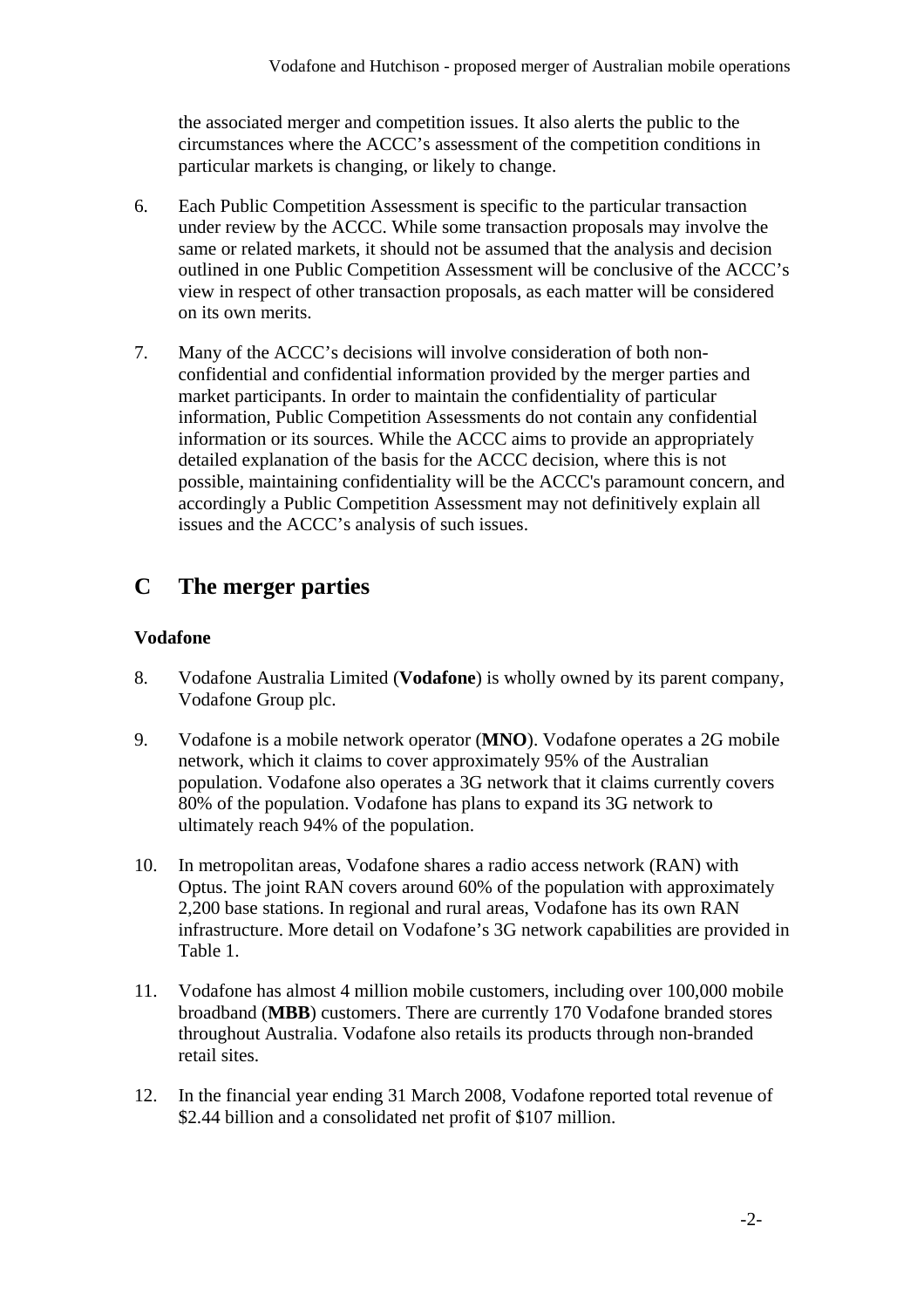### **Hutchison**

- 13. Hutchison Whampoa Limited (**HWL**) is the Hong Kong-based parent company of the Australian mobile business Hutchison Telecommunications Australia Limited (**HTAL**). HTAL is an ASX-listed public company. It owns 100% of the shares in Hutchison 3G Australia Pty Ltd (**H3GA**). For the purposes of this Public Competition Assessment, Hutchison refers to HTAL and H3GA.
- 14. Hutchison is an MNO and sells retail products under the '3' brand.
- 15. Through its roaming arrangement with Telstra, Hutchison provides access to 2G services in areas where it does not have 3G coverage. Telstra claims this covers 96% of Australia's population.
- 16. Hutchison operates a 3G network in Sydney / Wollongong, Melbourne / Geelong, Brisbane / the Gold Coast, Adelaide, Canberra and Perth. Hutchison claims that its 3G network footprint currently covers around 57% of the Australian population. Further details on Hutchison's network capabilities are in provided in Table 1.
- 17. Hutchison shares its RAN with Telstra. The network is the 3GIS network. 3GIS covers around 57% of the population with approximately 2,700 base stations.
- 18. Hutchison has over 2 million Australian mobile customers, including over 260,000 MBB customers. There are currently 170 '3' branded stores throughout Australia. Hutchison also retails its products through non-branded retail sites.
- 19. In the financial year ending 31 December 2008, Hutchison reported revenue of \$1.623 billion and a net loss of \$163.1 million.

## **D Other participants in the mobile telecommunications industry**

20. In addition to Vodafone and Hutchison, there are two other competing MNOs – Telstra and Optus. There are also a number of other mobile service providers within the industry.

### **Telstra**

- 21. Telstra is a fully integrated telecommunications provider of fixed-line, mobile and information services. Telstra currently provides mobile services to approximately 9.4 million customers, of which 4.4 million have access to 3G services. Telstra has its own 3G network —Next G — which it claims covers 99% of the Australian population. Telstra also operates a comprehensive 2G network (which it claims covers 96% of the population) and shares a RAN with Hutchison (as discussed above). Details of Telstra's network capabilities are provided in Table 1.
- 22. In the financial year ending 30 June 2008, Telstra reported total sales revenue of \$24.7 billion and retail mobile services revenue of \$4.92 billion.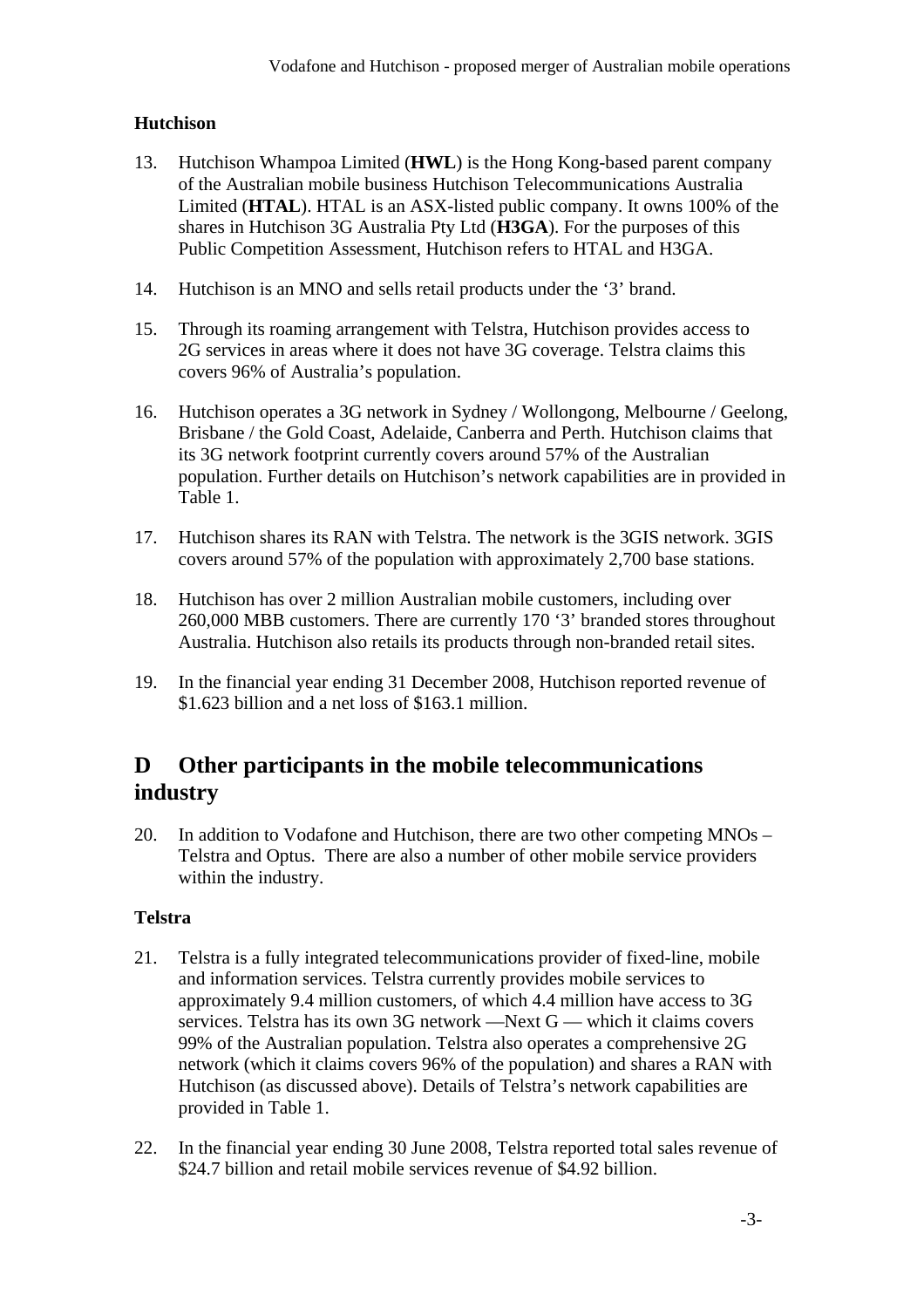### **Optus**

- 23. Optus is the second largest MNO in Australia, behind Telstra, and also provides fixed line telecommunications and subscription television services. Optus currently provides mobile services to approximately 7.42 million customers, of which 2.16 million have access to 3G services. Optus claims that its 3G network (Yes G) reaches around 96% of the Australian population. More details on Optus's 3G network capabilities are provided in Table 1.
- 24. In the financial year ending 31 March 2008, Optus reported total sales revenue of \$7.76 billion. In the half financial year ending 30 September 2008, Optus reported mobile services revenue of \$1.96 billion.

### **Summary of the four MNOs' network capabilities**

25. Table 1 provides details on the four MNOs' network capabilities.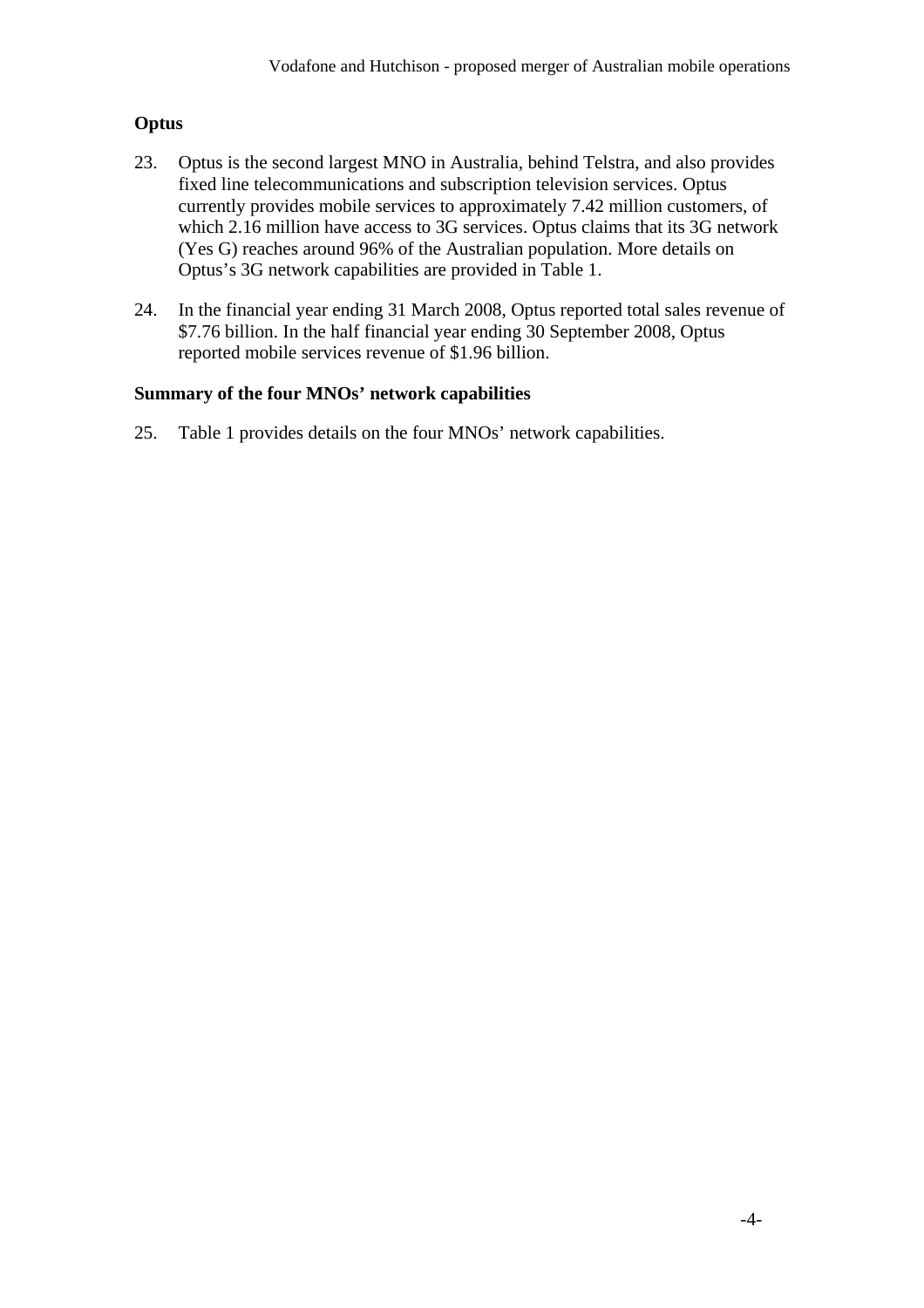| Table 1 | <b>Network capabilities of the four MNOs</b> |  |  |
|---------|----------------------------------------------|--|--|
|         |                                              |  |  |

|                                     | <b>Telstra</b>                                              | <b>Optus</b>                                                                  | <b>Vodafone</b>                            | <b>Hutchison</b>                                        |
|-------------------------------------|-------------------------------------------------------------|-------------------------------------------------------------------------------|--------------------------------------------|---------------------------------------------------------|
| <b>Base stations</b>                |                                                             |                                                                               |                                            |                                                         |
| Metro                               | 3000 (Next G)<br>$+2700$<br>(JV with Hutchison<br>$-3GIS$ ) | 2200<br>(JV with Vodafone)                                                    | 2200<br>(JV with Optus)                    | 2700<br>(JV with Telstra -<br>3GIS)                     |
| Regional/rural                      | 4000 (Next G)                                               | 2550                                                                          | 1020                                       |                                                         |
| Coverage area                       |                                                             |                                                                               |                                            |                                                         |
| % of population                     | 99%                                                         | 98%                                                                           | 80%<br>(94% under<br>Project Xelerate)     | 57%<br>(96% via roaming<br>on Telstra's Next<br>G)      |
| Completion date                     | N/A                                                         | End 2009                                                                      | End 2009                                   | N/A                                                     |
| Speed                               |                                                             |                                                                               |                                            |                                                         |
| Technology                          | HSPA+                                                       | <b>HSPA</b>                                                                   | <b>HSPA</b>                                | <b>HSPA</b>                                             |
| Advertised<br>maximum<br>(downlink) | $\overline{Up}$ to 21 Mbps<br>Up to 42 Mbps by<br>end 2009  | Up to 7.2 Mbps<br>Up to 28Mbps by<br>late 2009<br>Up to 42Mbps by<br>mid 2010 | $\overline{Up}$ to 14.4 Mbps<br>(Xelerate) | Up to 3.6 Mbps<br>Up to 7.2 Mbps<br>proposed            |
| Average                             | Up to 550kbps to<br>8Mbps                                   | Up to 512kbps to<br>1.5Mbps (with<br>burst speeds up to<br>3Mbps)             | Up to 500kbps to<br>1.5Mbps                | $\overline{Up}$ to 600kbps to<br>1.5Mbps                |
| Spectrum                            |                                                             |                                                                               |                                            |                                                         |
| 850MHz                              | 2 x 10 Metro<br>2 x 15 Regional                             |                                                                               |                                            | $2 \times 10$ Metro<br>2 x 7.5 Regional<br>(not in use) |
| 900MHz                              | 2 x 8.3 Nationwide                                          | 2 x 8.3 Nationwide                                                            | $2 \times 8.3$<br>Nationwide               |                                                         |
| 2100MHz                             | 2 x 12.75 Metro<br>2 x 11.75 Regional                       | 2 x 12.5 Metro<br>2 x 10 Regional                                             | 2 x 12.5 Metro<br>2 x 10 Regional          | 2x15 Mel + Syd<br>2x10 Adel, Bris +<br>Perth            |

*Source*: Publicly available data from company websites and analyst reports.

#### **Other providers of retail mobile telecommunications services**

- 26. Other mobile service providers, besides the four MNOs described above, include mobile virtual network operators (**MVNOs**) and resellers. MVNOs and resellers purchase wholesale services from Telstra, Optus or Vodafone and on-sell mobile services under their own brand. MVNOs also own a small amount of infrastructure allowing them to provide some support services.
- 27. MVNOs and resellers compete to provide retail mobile telecommunication services to customers. Key MVNOs and mobile resellers are: Soul; Dodo; People Telecom; AAPT; Macquarie Telecom; Comtel and TransACT.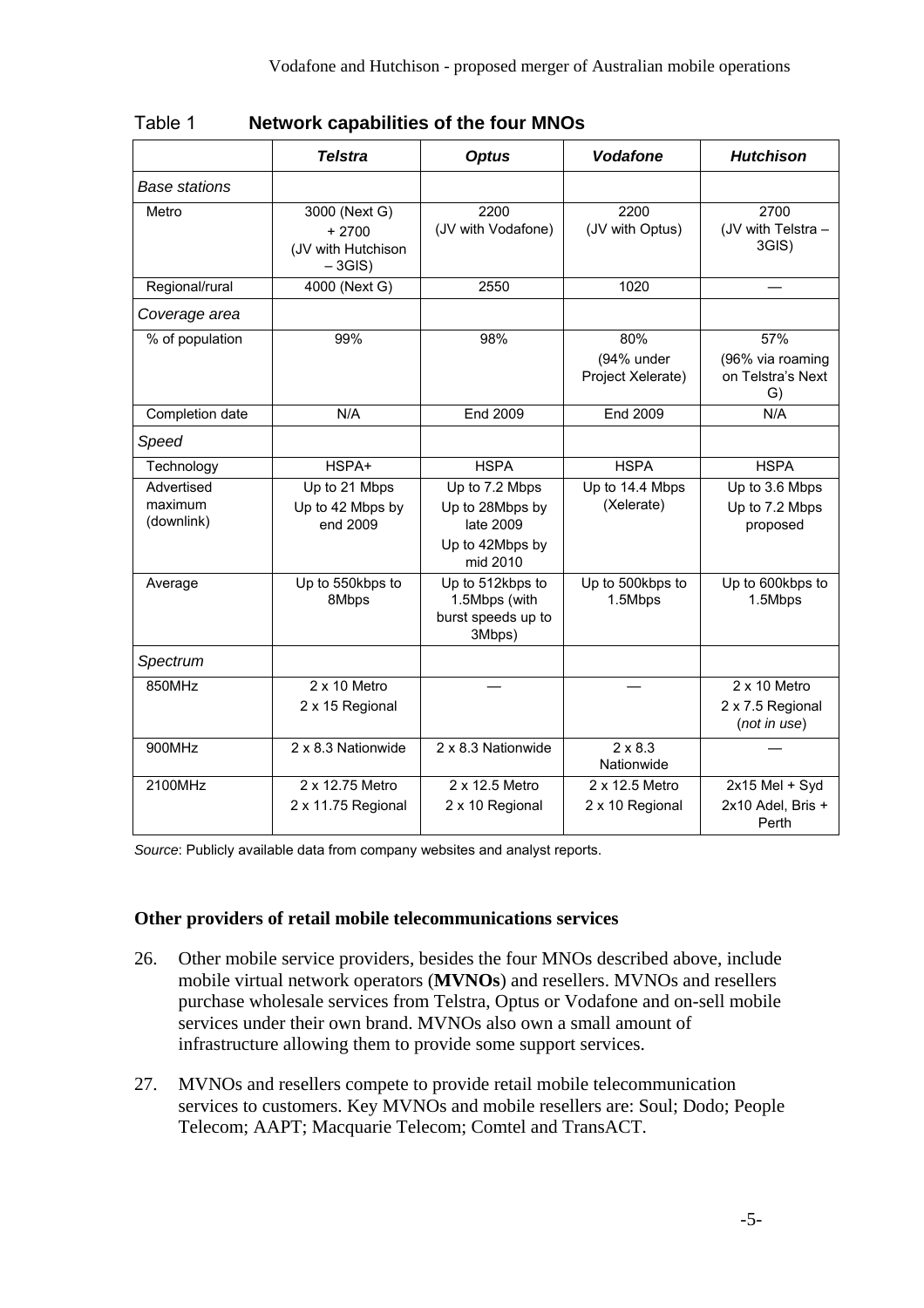28. Virgin and Crazy John's provide branded mobile products at the retail level. These two businesses are wholly-owned subsidiaries of Optus and Vodafone, respectively.

## **E Background to the transaction**

- 29. The transaction will be a 50/50 merger of the Australian mobile telephony operations conducted by H3GA and Vodafone. The transaction will be effected as follows:
	- Vodafone will become a wholly-owned subsidiary of H3GA; and
	- the wholly-owned subsidiaries of Vodafone Group plc which together hold all of the shares in Vodafone will be issued with a 50% shareholding interest in H3GA, with the remaining 50% to be held by Hutchison 3G Australia Holdings Pty Limited (**H3GA Holdings**), a direct wholly-owned subsidiary of HTAL.
- 30. Effectively, the transaction involves transforming H3GA into a joint venture entity, to be renamed Vodafone Hutchison Australia Pty Limited (**VHA**), of which HTAL and Vodafone will have equal ownership of 50%.

## **E ACCC review timeline**

31. The following Table outlines the timeline of key events in this matter.

| Date         | Event                                                                            |
|--------------|----------------------------------------------------------------------------------|
| $11$ -Feb-09 | ACCC commenced review under the Merger Review Process Guidelines.                |
| 04-Mar-09    | Closing date for submissions from interested parties.                            |
| $01-Apr-09$  | ACCC published a Statement of Issues outlining preliminary competition concerns. |
| $14$ -Apr-09 | ACCC requested further information from the merger parties. ACCC timeline        |
|              | suspended.                                                                       |
| $17-Apr-09$  | Closing date for submissions relating to Statement of Issues.                    |
| 04-May-09    | ACCC received further information from the merger parties. ACCC timeline         |
|              | recommenced.                                                                     |
| $29$ -May-09 | ACCC announced it would not oppose the proposed merger.                          |

## **F Market inquiries**

- 32. The ACCC conducted extensive market inquiries with a range of interested parties, including competitors – MNOs and MVNOs, consumers, mobile phone retailers, input suppliers, industry bodies, Australian and international regulatory agencies and other interested parties. Submissions were sought in relation to the substantive competition issues.
- 33. The ACCC also held discussions and requested information from the parent companies of the two merger parties regarding the likely future of Vodafone and Hutchison in Australia if the merger did not proceed.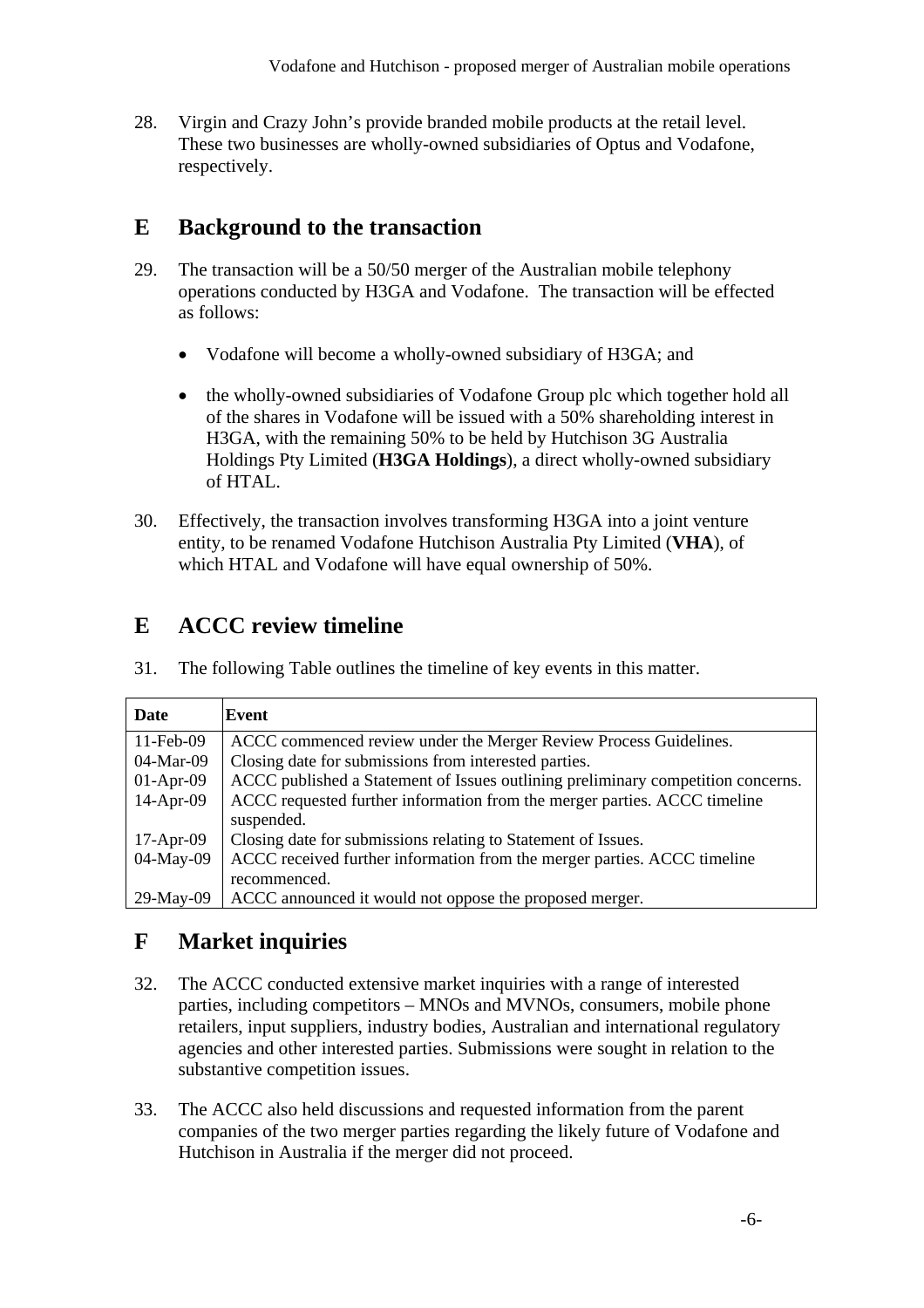34. Also, the ACCC extensively scrutinised internal documents obtained from the merger parties and their competitors.

### **G Statement of Issues**

35. The ACCC published its Statement of Issues on 1 April 2009 identifying some preliminary concerns with respect to the proposed merger. The Statement of Issues is available on the ACCC's website at: [www.accc.gov.au/statementsofissues](http://www.accc.gov.au/statementsofissues).

## **H Industry background**

- 36. As at December 2008, the market penetration rate of mobile telephony subscriptions was 111.4% of the Australian population.
- 37. Given the high level of penetration of mobile telephony services, in order to gain market share, MNOs, MVNOs and resellers must compete to attract subscribers from competitors. This has led to strong retail price-based competition.
- 38. Mobile data, however, is only in the early stages of consumer take up. Industry analysts predict that consumer demand for mobile data — both on 3G handsets as well as MBB using a USB modem — will grow significantly over the next few years. Information provided to the ACCC in market inquiries included reference to a forecast of growth in the number of MBB users in Australia from 1.8 million in 2009 to more than 4 million in 2014. On these estimates, subscriber growth over the five year period would be approximately 136%.
- 39. With such large subscriber growth, mobile data is also expected to generate considerable revenue growth for mobile providers. It was put to the ACCC that, on the basis of the forecasts mentioned above, MBB would generate global revenues of \$137 billion in 2014, representing growth of 450% from 2008.
- 40. As MBB and other mobile data services become more popular with consumers, there will be increased network traffic on 3G networks. Australian industry estimates suggest that 3G data services will increase from occupying around 1800–2000 terabytes of network traffic in 2008-09 to approximately 10,000 terabytes in 2011-12, an increase of around 400% over the period.
- 41. The projected growth in traffic on 3G networks primarily from MBB, which is a 'bandwidth hungry' service, but also from Internet on your mobile (IOYM) has already required and is expected to continue to require MNOs to make significant investments in their network capabilities. Essentially, investments are needed to alleviate network capacity constraints, which affect both the speed of data services and the quality of voice services on 3G networks.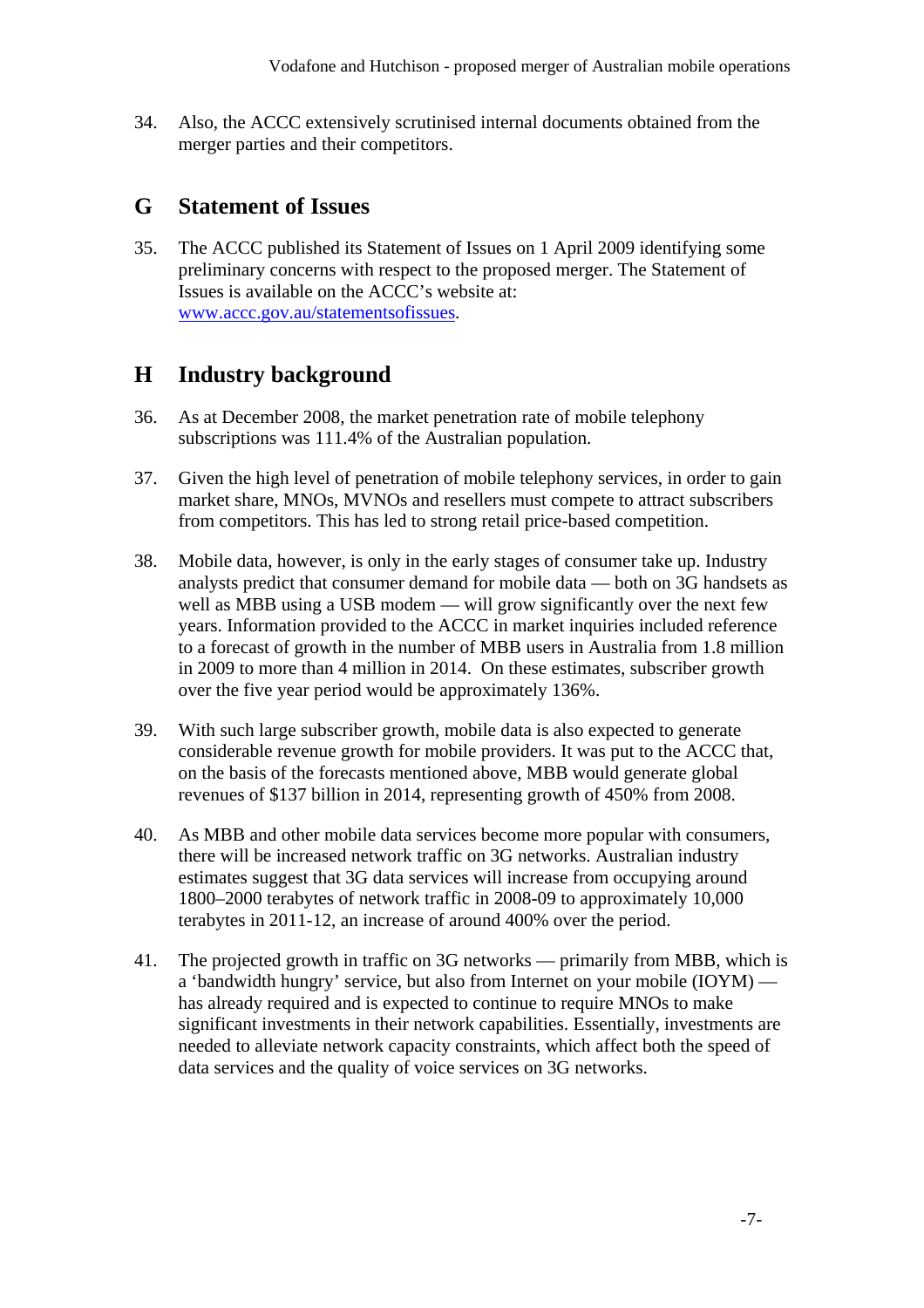## **I The ACCC's merger assessment process – the 'with and without' test**

- 42. Section 50 of the Act prohibits a merger or acquisition if it would be likely to have the effect of substantially lessening competition in a market.
- 43. In assessing a merger pursuant to section 50 of the Act, the ACCC must consider the effects of the transaction by comparing the likely future state of competition if the transaction proceeds (the "with" or "factual" position) to the likely future state of competition if the transaction does not proceed (the "without" or "counterfactual" position).
- 44. The ACCC therefore focuses on the foreseeable future when considering market definition and each of the merger factors to determine whether a substantial lessening of competition is likely to occur.
- 45. In this matter, the ACCC found that the appropriate analytical timeframe for consideration of the proposed merger was within a range of three to five years. In taking this view, the ACCC recognised that MNOs tend to undertake careful planning with respect to network investments. Network investments are invariably made with a long-term timeframe in mind, given that a return on investment is typically not generated for several years after the investment is made.

## **J Market definition**

- 46. Table 2 lists the relevant markets identified by the ACCC for the purposes of reviewing the proposed merger.
- 47. As shown in Table 2, the ACCC did not define an acquisition market for radiofrequency spectrum for the purposes of its review of the proposed merger. The ACCC considered it was appropriate to characterise spectrum as an input in the relevant retail markets identified below. The ACCC notes that the competitive analysis of the proposed merger is likely to be the same, irrespective of whether radiofrequency spectrum is treated as a separate market, or an input into the relevant retail market.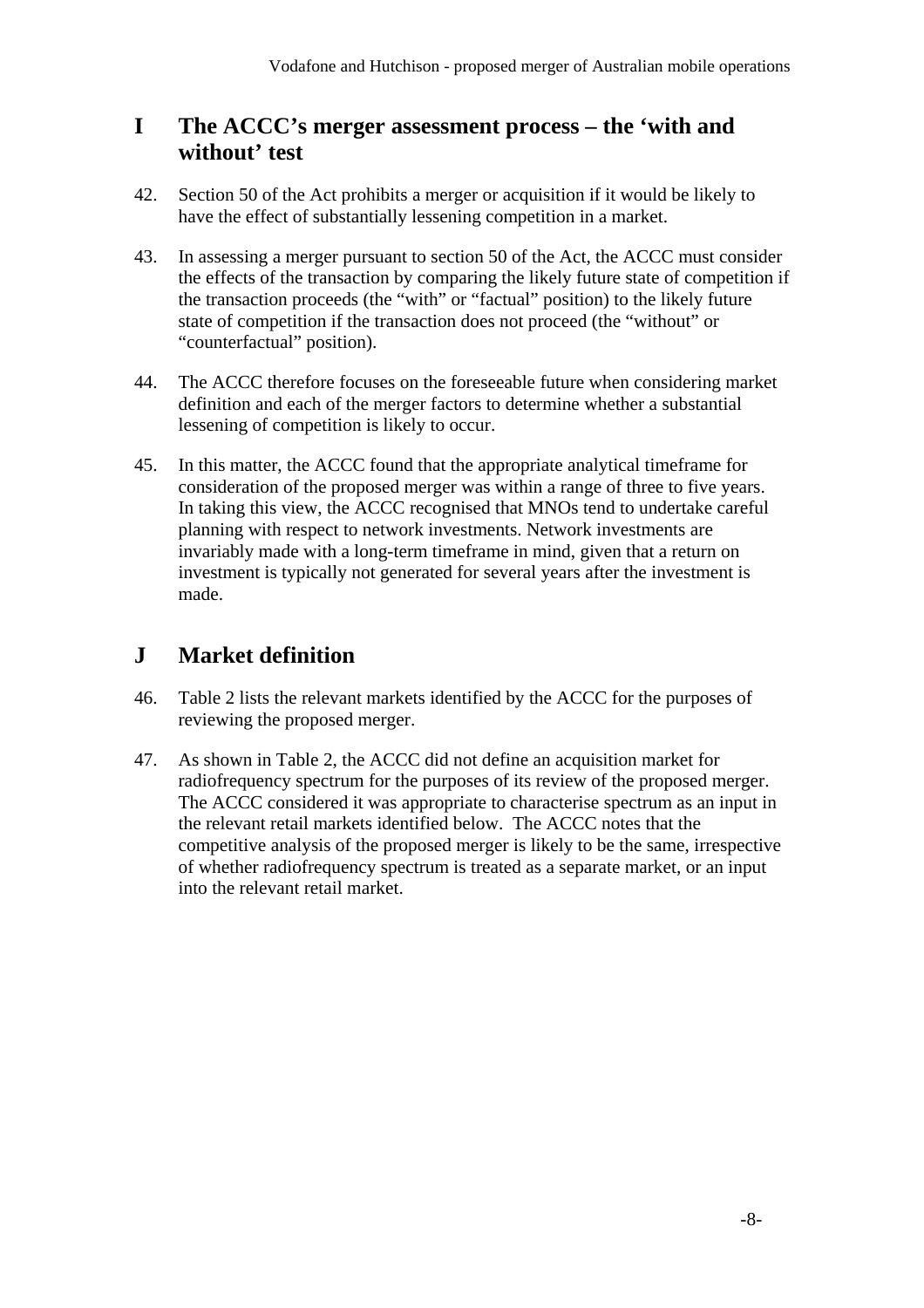| <b>Product dimension</b>                                                                          | <b>Geographic dimension</b>                                                         |  |  |
|---------------------------------------------------------------------------------------------------|-------------------------------------------------------------------------------------|--|--|
| Wholesale markets                                                                                 |                                                                                     |  |  |
| Domestic transmission capacity                                                                    | Distinct transmission routes including:                                             |  |  |
| services                                                                                          | inter-capital transmission;                                                         |  |  |
|                                                                                                   | transmission other than inter-capital routes<br>such as capital to regional routes; |  |  |
|                                                                                                   | inter-exchange local transmission; and                                              |  |  |
|                                                                                                   | tail-end transmission                                                               |  |  |
| 3G mobile and Internet content                                                                    | National                                                                            |  |  |
| Mobile services for the purposes of<br>resale to retail customers                                 | National                                                                            |  |  |
| Roaming services                                                                                  | National and international                                                          |  |  |
| Mobile terminating access service                                                                 | National                                                                            |  |  |
| <b>Retail market</b>                                                                              |                                                                                     |  |  |
| Mobile telecommunications services<br>(including mobile telephony and MBB)<br>(the retail market) | National                                                                            |  |  |

Table 2 **Market definitions adopted by the ACCC** 

#### **Product dimension**

- 48. The ACCC found that there are two distinct types of mobile telecommunications services offered at the retail level – mobile telephony services and MBB. Mobile telephony consists of the provision of voice, data and some Internet services over a wireless network to customers via handsets. Internet services – commonly known as IOYM – are available on a 3G handset. IOYM includes emails, Internet browsing and short TV or movie clips. MBB consists of the provision of Internet services over a wireless network to customers via a USB modem or a dongle. From these appliances, customers can access most Internet services, with the exception of very high bandwidth applications, such as file and video sharing.
- 49. The ACCC found that demand-side substitution between mobile telephony and MBB was limited, but likely to increase over time. The ACCC found that there is a group of consumers wanting to use mobile Internet 'on the go' that may consider MBB to be substitutable for a 3G handset with IOYM (such as the Apple iPhone). While it was found that such demand-side substitutability was currently at the margin, it is likely to increase over time.
- 50. The ACCC found that mobile telephony and MBB are likely to be supply-side substitutes. Operators of 3G networks in Australia supply mobile telephony and MBB services over predominantly the same infrastructure and market these services using predominantly the same distribution channels.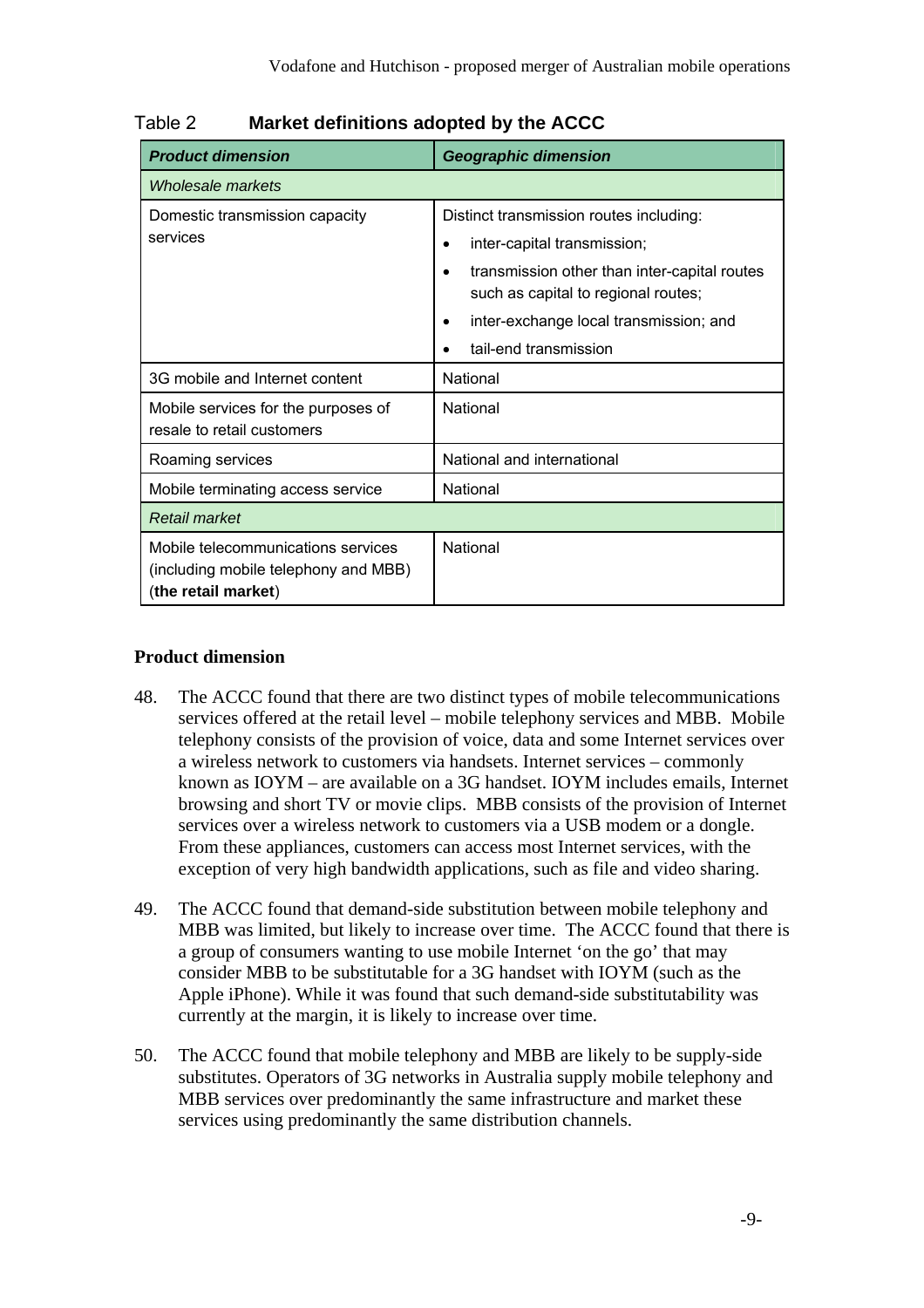- 51. Accordingly, the ACCC found that on the basis of supply-side substitutability, and limited but increasing demand-side substitutability, the appropriate product market was a retail market for mobile telecommunications services, including both mobile telephony and MBB services.
- 52. While the ACCC found there were some signs of fixed-to-mobile substitution developing in relation to telephony services, and an increased incidence of bundling, the ACCC considered that differences in price, functionality and accessibility were such that fixed telephony services should not be included in the market for mobile telecommunications services.
- 53. The ACCC found that fixed broadband services provide limited substitutability to MBB services, primarily due to differences in functionality. The primary characteristic of MBB is the ability for a user to access data services independent of location, whereas fixed broadband does not provide mobility to a similar extent. The ACCC also observed significant differences in price between MBB and fixed broadband services. The ACCC therefore considered that fixed broadband should not be included in the retail market for mobile telecommunications services.
- 54. The ACCC found that the predominant suppliers of retail mobile services were MNOs. There are a number of other competitors that re-sell the MNOs' mobile telephony and MBB services at the retail level; however, market enquiries indicated that this competition is at the margin of the retail market.

### **Geographic dimension**

- 55. The ACCC observed that many of the elements of competition between MNOs are national at the retail level. Retail services tend to be priced, marketed, advertised and distributed on a national basis.
- 56. All four MNOs compete by providing retail services to customers on a basis that is broadly national, either through their own networks or through a combination of their own networks and roaming arrangements with other MNOs. While there are some differences in the quality and, for data, the costs of services provided to customers as a result of roaming onto a foreign network, the ACCC considers these services to be broadly substitutable with services provided to customers on a 'home' network.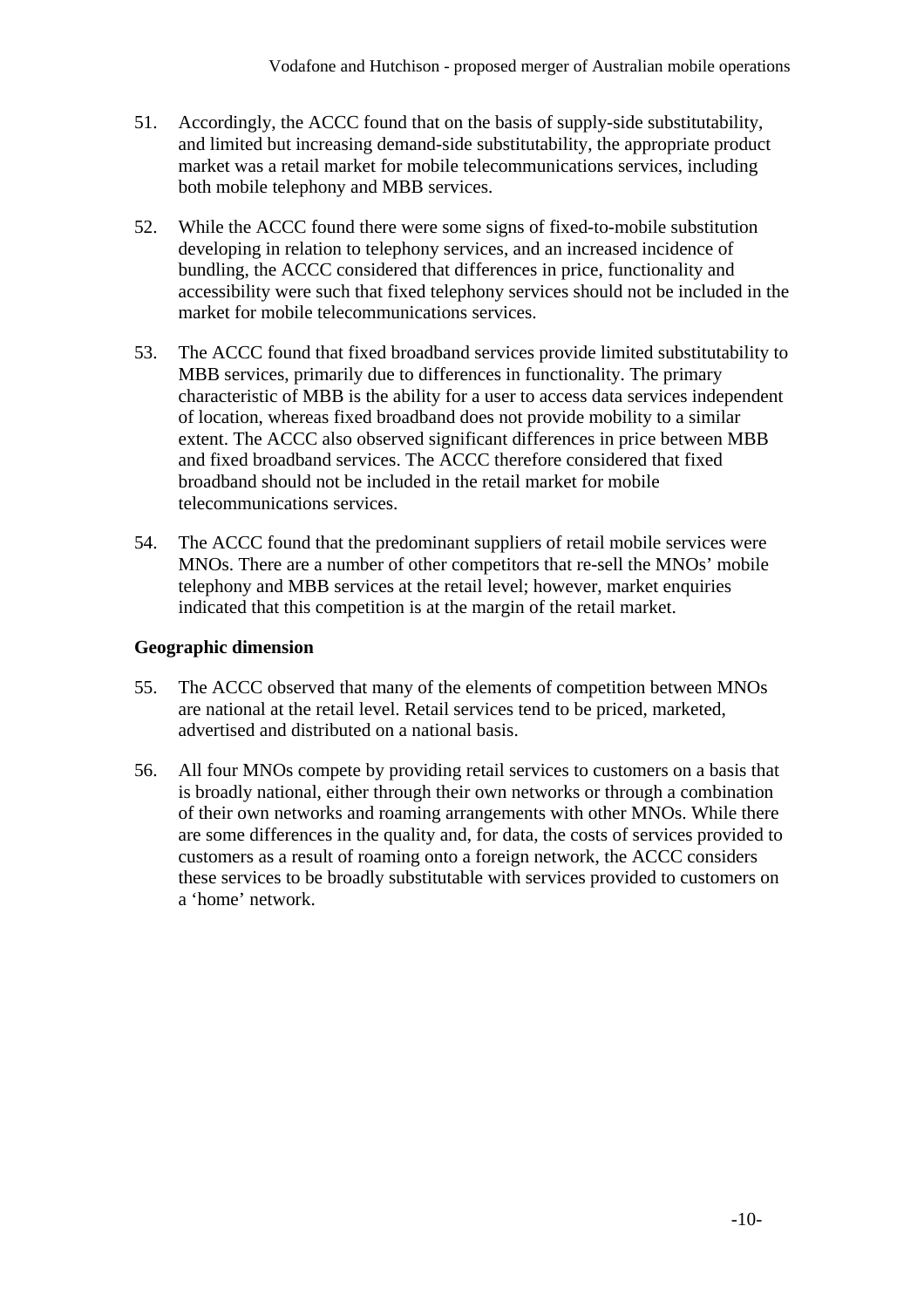## **K Impact of the proposed merger in the retail market unilateral effects**

#### **Market concentration**

- 57. The ACCC found that the proposed merger would lead to a significant increase in the level of concentration in the already highly concentrated retail market.
- 58. Tables 3 and 4 provide the market shares, by subscribers<sup>[1](#page-10-0)</sup> and by revenue, for the two segments of the retail market — mobile telephony and MBB. As shown, Hutchison has attracted a relatively large share of the revenue flows over the second half of 2008 in both segments.

| .<br>          |                                       |                                     |                                                           |                                                   |
|----------------|---------------------------------------|-------------------------------------|-----------------------------------------------------------|---------------------------------------------------|
|                | <b>Subscribers</b><br>(stock)<br>(% ) | <b>Subscribers</b><br>(flow)<br>(%) | <b>Retail</b><br><i><b>revenues</b></i><br>(stock)<br>(%) | <b>Retail</b><br><i>revenues</i><br>(flow)<br>(%) |
| Vodafone       | 16.8                                  | 15.0                                | 16.0                                                      | 6.1                                               |
| Hutchison      | 8.7                                   | 19.5                                | 10.9                                                      | 18.4                                              |
| <b>Telstra</b> | 41.7                                  | 31.7                                | 44.2                                                      | 43.8                                              |
| Optus          | 32.8                                  | 33.8                                | 28.8                                                      | 31.6                                              |

### Table 3 **Market shares – mobile telephony a**

| <b>Post-merger concentration measures</b> |      |      |      |      |  |
|-------------------------------------------|------|------|------|------|--|
| HHI                                       | 3465 | 3338 | 3507 | 3517 |  |
| $\Delta$ in HHI                           | 293  | 585  | 349  | 225  |  |

**a** Stock measures are the shares of the number of subscribers and revenues

**b** Flow measures are the share of the increase in the number of subscribers and revenues over the previous half – July 2008 to December 2008.

*Source*: UBS, March 2009.

 $\overline{a}$ 

#### Table 4 **Market shares – postpaid MBB a, b, c**

|                                           | <b>Subscribers</b><br>(stock) | <b>Subscribers</b><br>(flow) | <b>Retail</b><br><i>revenues</i><br>(stock) | <b>Retail</b><br><i>revenues</i><br>(flow) |  |
|-------------------------------------------|-------------------------------|------------------------------|---------------------------------------------|--------------------------------------------|--|
| Vodafone                                  | 6.5                           | 4.7                          | 4.6                                         | 8.1                                        |  |
| Hutchison                                 | 17.0                          | 20.3                         | 9.1                                         | 20.5                                       |  |
| Telstra                                   | 52.1                          | 40.5                         | 73.2                                        | 30.6                                       |  |
| Optus                                     | 24.4                          | 34.5                         | 13.1                                        | 40.8                                       |  |
| <b>Post-merger concentration measures</b> |                               |                              |                                             |                                            |  |
| HHI                                       | 3862                          | 3455                         | 5633                                        | 3418                                       |  |

<span id="page-10-0"></span><sup>1</sup> These figures differ slightly from those published in the ACCC's report *Telecommunications Competitive Safeguards for 2007-2008*, which reported market shares for that financial year (as at June 2008); whereas the subscriber 'stock' market shares presented in this Public Competition Assessment are based on estimates as at December 2008.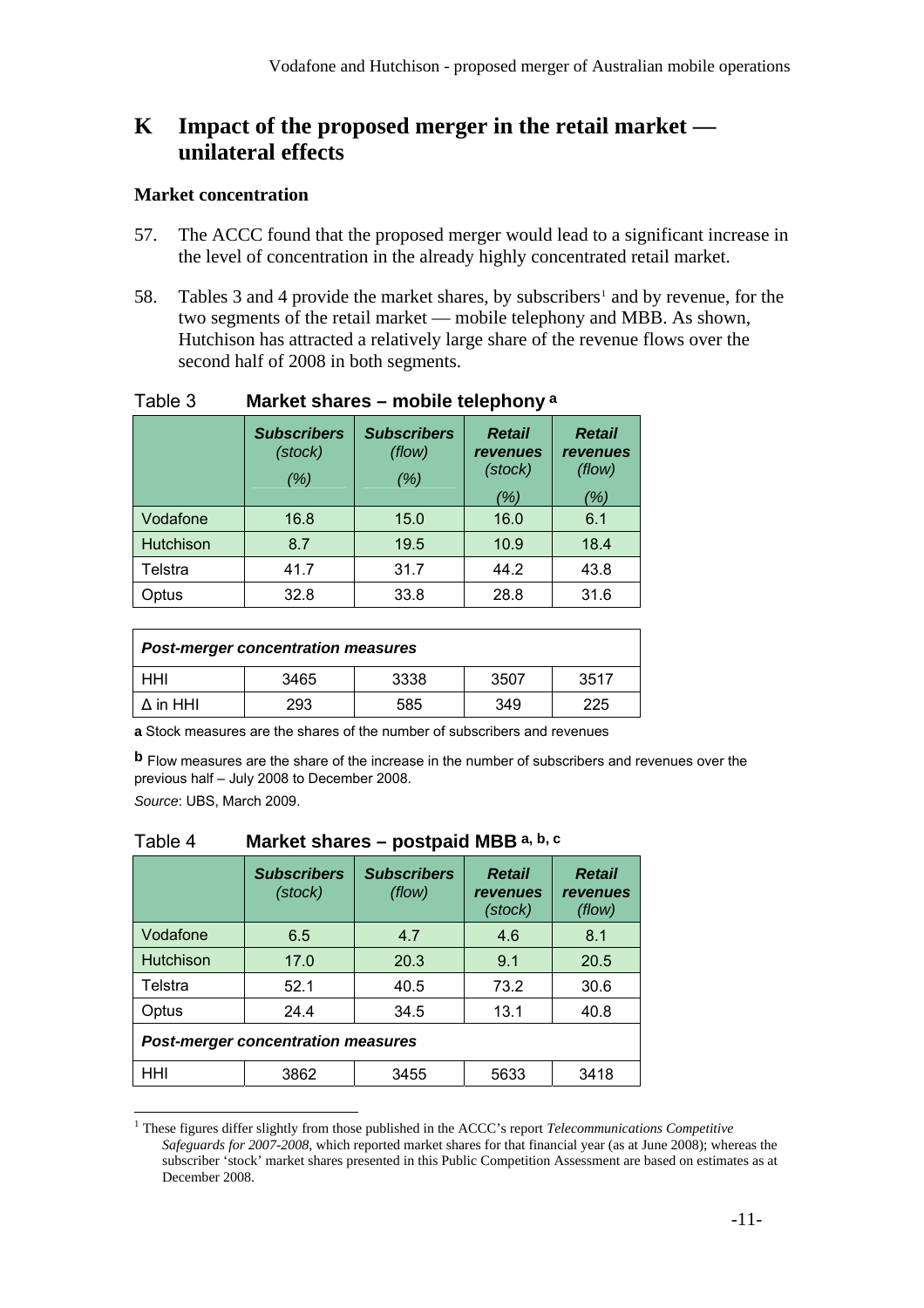|          | <b>Subscribers</b><br>(stock) | <b>Subscribers</b><br>(flow) | Retail<br>revenues<br>(stock) | Retail<br>revenues<br>(flow) |
|----------|-------------------------------|------------------------------|-------------------------------|------------------------------|
| ∆ in HHI | 221                           | 190                          | 84                            | 332                          |

**a** Market shares are derived from a number of sources. The ACCC considers these figures to be the best estimates available for the purposes of this assessment. **b** Shares for prepaid MBB are not included. **c** Flow measures are over the previous half – July 2008 to December 2008.

### **Vigorous and effective competitors**

### **Hutchison**

- 59. The ACCC's inquiries revealed that Hutchison has played an important role in driving price competition and innovation in the retail market.
- 60. Evidence provided to the ACCC illustrated that Hutchison has often led prices for postpaid mobile telephony plans where the monthly spend is \$49 or less. Hutchison has also priced aggressively in prepaid and postpaid MBB services since it commenced supplying these services.
- 61. Hutchison's price leading behaviour was found to have elicited competitive responses from all three of its major competitors. Information considered in the course of the investigation showed that the other three MNOs often respond to Hutchison's pricing changes, even when those changes had not yet had a discernible impact on customer churn. Further, it was found that Hutchison had been successfully attracting new customers as well as retaining its existing customers.
- 62. Amongst competitors and within the industry more generally, Hutchison was seen as an innovator. In Australia, Hutchison was the first to market with cap plans, Skype on mobiles and prepaid MBB, among other products and services.
- 63. On the basis of the evidence available, the ACCC found that Hutchison has been a vigorous and effective competitor in the retail market.

### **Would Hutchison continue to compete aggressively in the foreseeable future?**

- 64. While it was found that Hutchison has been a vigorous and effective competitor to date, evidence analysed by the ACCC indicated that Hutchison was likely to be a less competitive force in the retail market in the foreseeable future.
- 65. The ACCC found that in the foreseeable future Hutchison was unlikely to continue to be a vigorous and effective competitor in the MBB segment of the market. It was found that Hutchison has network capacity constraints, and would need to undertake substantial investments in network capacity in order to continue to compete aggressively for MBB customers.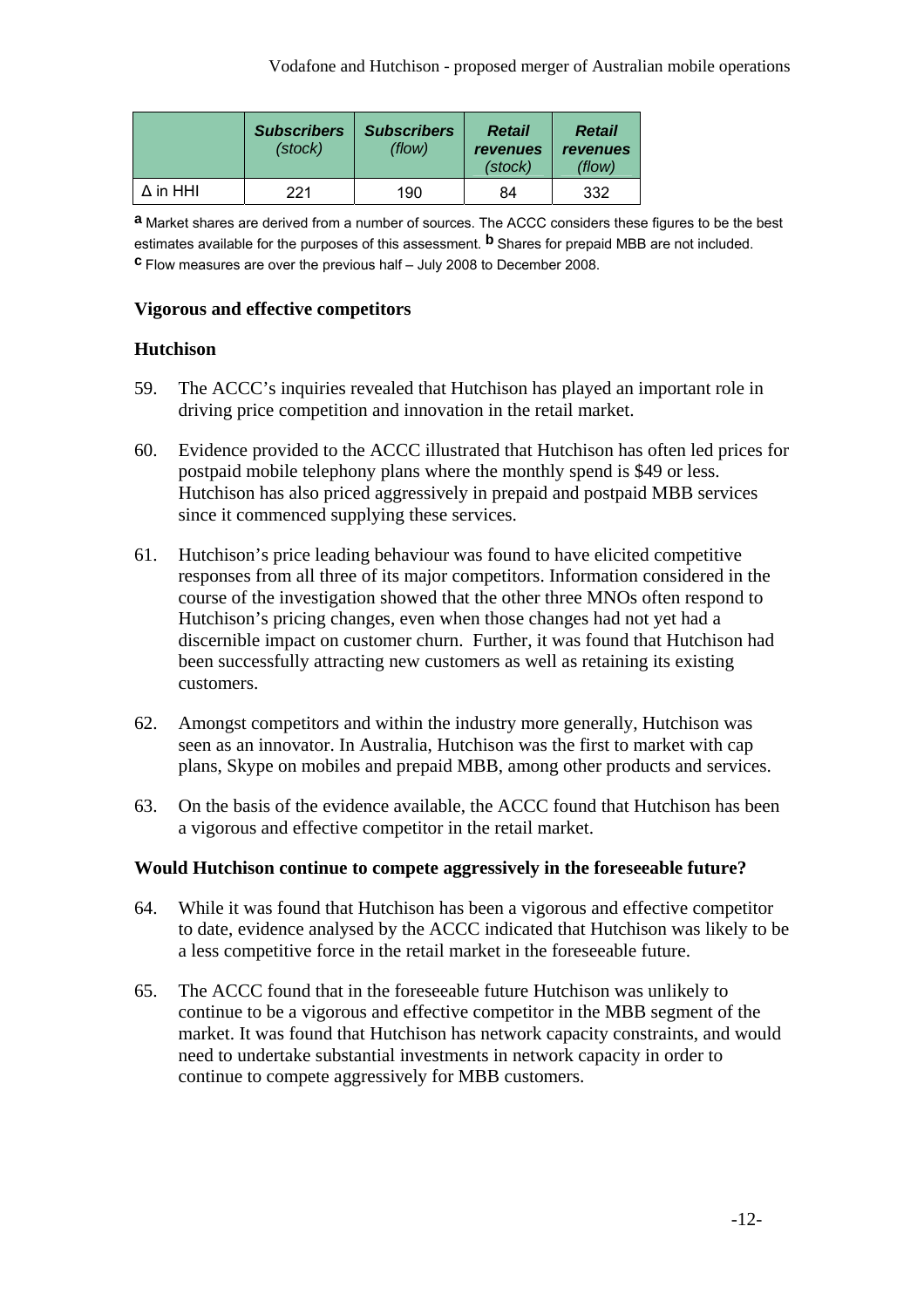- 66. Having examined the evidence provided by Hutchison and HWL, the ACCC considered that the significant investments needed to fully overcome Hutchison's network capacity constraints were not likely to be made. The ACCC concluded that without this network expansion, Hutchison would suffer a significant competitive disadvantage — in particular, the speed of its MBB and other data services would slow down and the quality of its voice services would degrade. It was found that such a disadvantage was likely to increase over time as Hutchison's competitors are likely to continue to make the necessary investments in their networks. This may lead to a continued widening of the network capability 'quality gap' (see Table 1).
- 67. In relation to mobile telephony services, the ACCC found that, absent the merger, it was likely that Hutchison may continue as a price leader for some of its mobile telephony products, but was likely to implement some small price increases in light of the constraints related to the current economic climate. Further, it was considered that its inability to undertake network expansion was likely to impact on its ability to continue to compete strongly in relation to mobile telephony services. In particular, it would not have the advantages of revenue support from the growing MBB segment of the market, or the economies of jointly providing mobile telephony and MBB services.

#### **Vodafone as a vigorous and effective competitor**

- 68. It was found that Vodafone has also been an important competitor in the retail market, but, like Hutchison was not likely to be such a competitive force in the future in mobile telephony and MBB. The ACCC's view on this issue was informed by a large amount of evidence obtained in the course of its enquiries.
- 69. The ACCC's enquiries indicated that Vodafone, in competing with Hutchison to attract customers away from Telstra and Optus, has provided a significant amount of competitive tension in the retail market.
- 70. However, it was found that the competitive tension provided by Vodafone, particularly in the MBB segment of the market would be limited in the foreseeable future.
- 71. In outer metropolitan areas and beyond, it was found that Vodafone would be likely to have effectively ceased to compete for MBB customers in the absence of the merger. Network capacity upgrades would not have been made, and products would have been removed from Vodafone's retail stores.
- 72. In metropolitan areas areas that cover around 60% of the Australian population — Vodafone would continue to compete for MBB customers. However, the quality of Vodafone's MBB products was likely to decrease.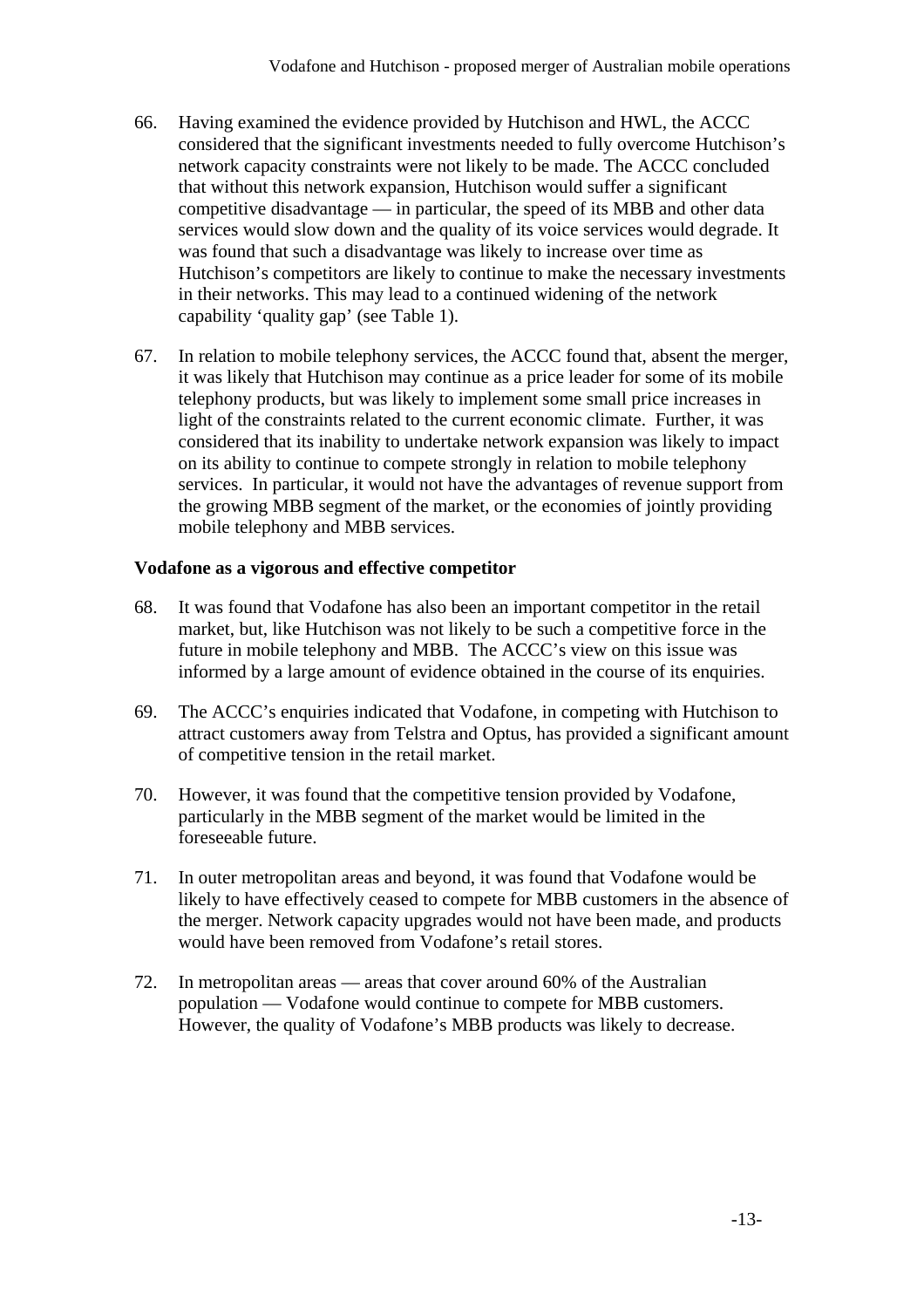73. Like Hutchison, it was found that Vodafone was likely to face significant budgetary and network capacity constraints. Within these confines, it is highly unlikely that Vodafone would have continued to make the investments necessary to remain competitive in MBB across Australia in the absence of the merger. Vodafone provided evidence that its inability to invest sufficiently to bridge the 'quality gap' would leave it in an increasingly less competitive position compared with Telstra and Optus (see Table 1) who have each made substantial investments in their respective networks.

#### **Competition analysis**

#### *Mobile telephony*

- 74. In the mobile telephony segment of the retail market, the ACCC found that the proposed merger would result in the aggregation of two of the four competitors where:
	- concentration will increase in an already highly concentrated segment;
	- there is no prospect of entry by an MNO on the scale and scope necessary to constrain existing MNOs;
	- MVNOs and resellers would not pose a strong competitive constraint on existing MNOs;
	- The ACCC considered that Optus and Telstra may compete more aggressively for Vodafone and Hutchison customers during a period of integration after the merger, but that this increase in competition was likely to be temporary;
	- the degree of competition driven by the imperative for Hutchison and Vodafone to build scale will be reduced; however, the increased scale from the proposed merger would be likely to provide the merged entity with a platform from which to undertake network investment that will enable more effective competition against Telstra and Optus in mobile telephony and MBB in the future.
- 75. In relation to the final point above, the ACCC's enquiries revealed that it is increasingly important for MNOs to have a strong offering in both voice and data services (including MBB services) in order to be an effective competitor in either segment. The ACCC's findings regarding the merger parties' respective network capacities and MBB offerings, discussed in the previous sections and below, led the ACCC to conclude that the proposed merger was not likely to substantially lessen competition in the mobile telephony segment of the retail market.

### *MBB*

76. The ACCC considered that the proposed merger is unlikely to lead to a substantial lessening of competition in the MBB segment of the retail market.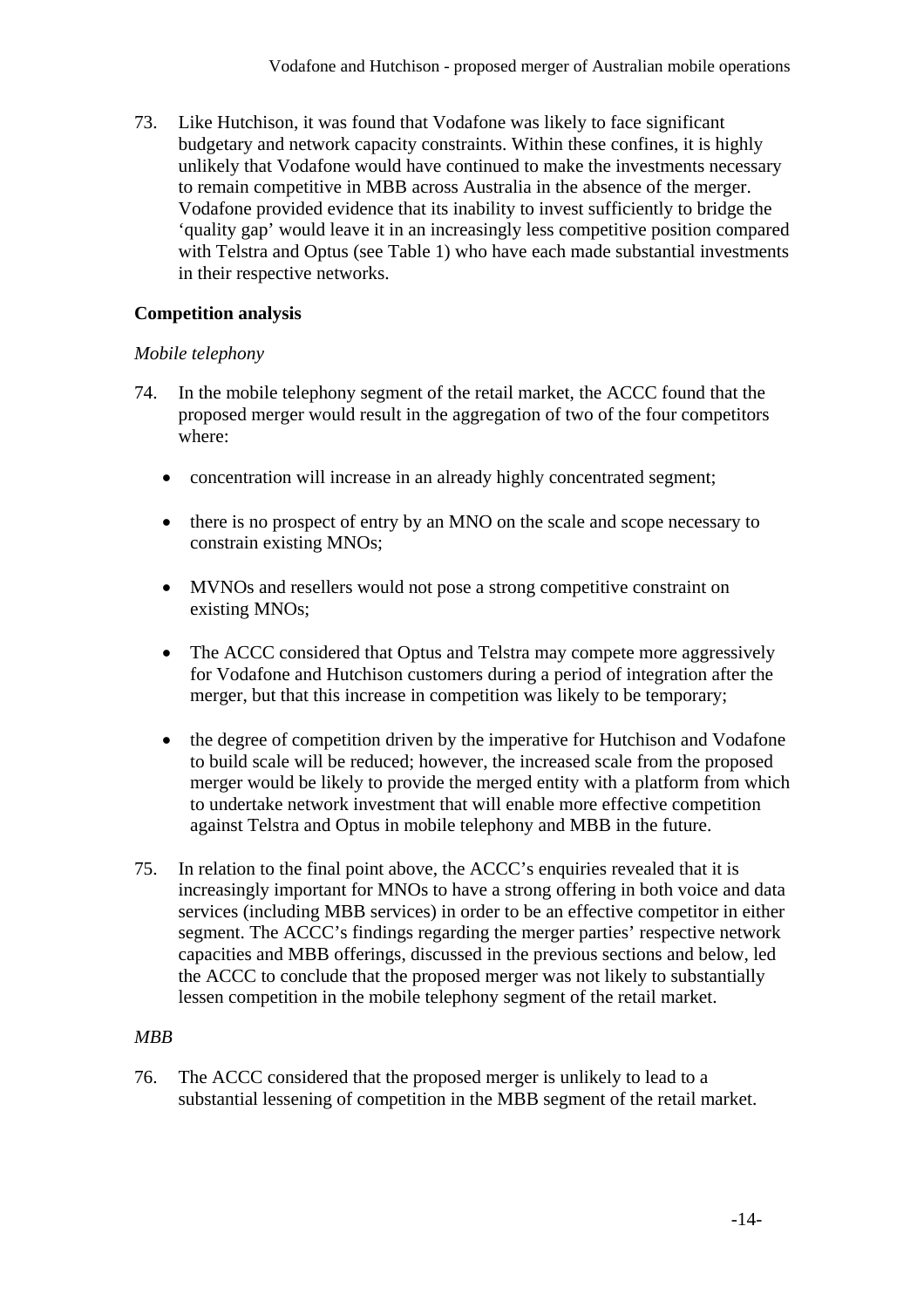- 77. The ACCC examined a large amount of evidence which indicated that Hutchison and Vodafone, on an individual basis, would not be likely to continue to make the investments in their networks that would be necessary for the delivery of highspeed MBB services. Without the merger, it was likely that Hutchison and Vodafone would become increasingly weak competitors over time relative to Telstra and Optus.
- 78. With the merger, the merged entity has an increased incentive to make the investments in its network given it will have the ability to spread its fixed costs over a larger subscriber base. Indeed, for this segment, the ACCC considered that the proposed merger may have a pro-competitive effect over the longer term.

### *The link between mobile telephony and MBB*

- 79. The ACCC considered evidence which suggested that, in the near future, any distinction between competition for the supply of mobile telephony and the supply of MBB would be increasingly blurred.
- 80. Evidence provided to the ACCC indicated that a competitor that does not have the capacity to provide a strong mobile telephony together with a strong MBB product was unlikely to be able to compete vigorously in either segment of the market because:
	- revenue growth for voice has tapered off and the main source of future revenue growth is MBB and related data services;
	- a competitor that only had the capacity to compete strongly in one segment of the market would not be able to take advantage of the economies of jointly supplying voice and data services; and
	- there is likely to be further convergence between voice and data supplied on newer 3G handsets as well as increased bundling of MBB and 3G voice and data.
- 81. In light of these issues, without the merger, it is likely that Vodafone and Hutchison would have gradually suffered competitively in both segments of the retail market as the 'quality gap' between Telstra and Optus, two integrated players, continued to widen.

### **Public pricing commitment**

- 82. On 25 May 2009 Hutchison and Vodafone issued a joint public 'pricing commitment' in which it indicated to its customers that following the merger:
	- Customers would receive the same or better value deals;
	- All new and existing contract customers of Hutchison and Vodafone would enjoy the same value from their mobile voice and data plans for a period of 2 years;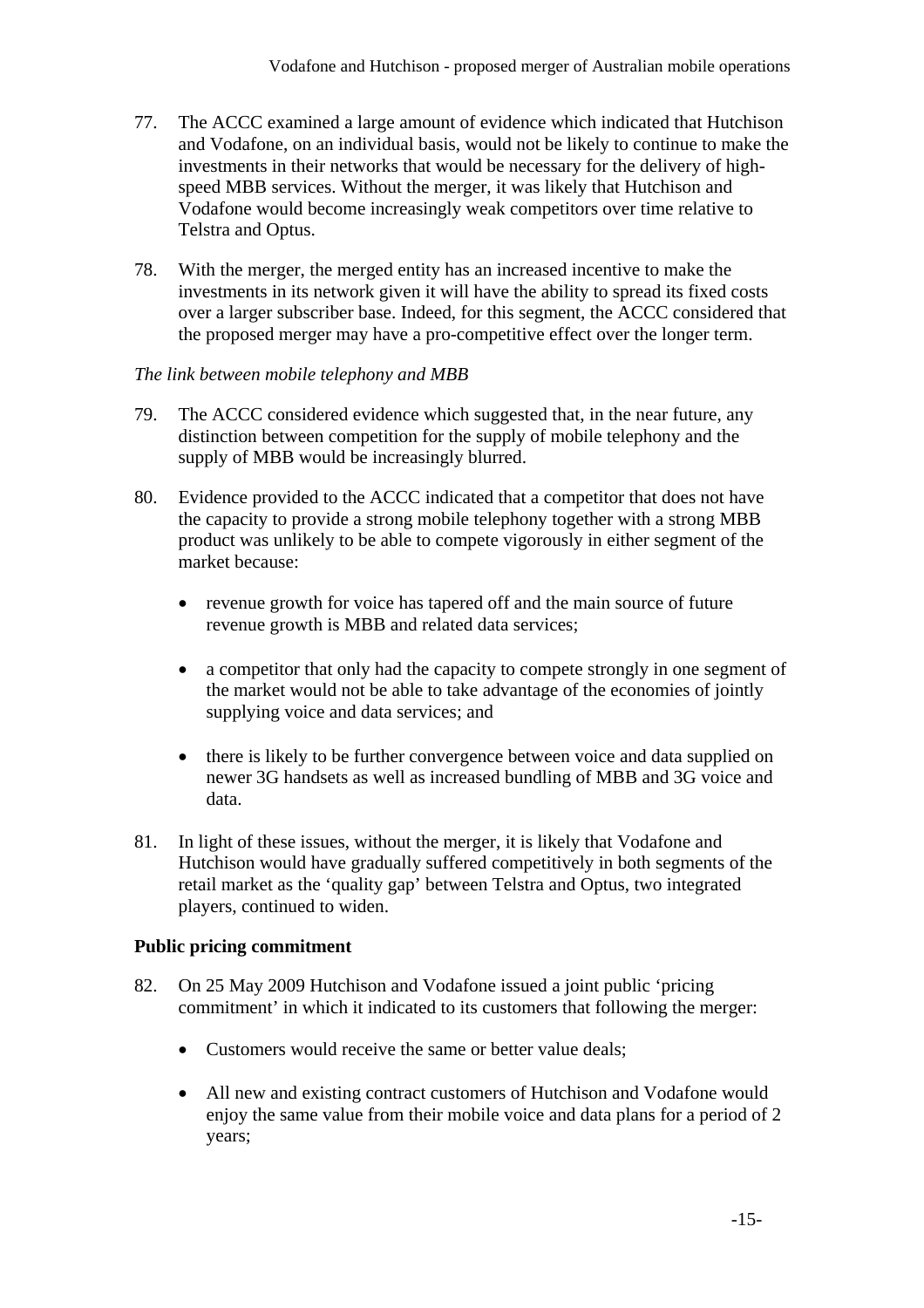- Each company's respective approach to pricing, which allow customers to acquire handsets for \$0 on 24 month contract, would be retained post-merger; and
- No plan would be withdrawn from the market for the next 2 years whilst new plans would also be offered
- 83. The 'pricing commitment' had no bearing on the ACCC's decision.

## **L Impact of the proposed merger in the retail market coordinated effects**

- 84. The ACCC's preliminary view in the Statement of Issues was that the proposed merger was likely to lead to coordinated effects in the retail market. This view was based on an understanding that each MNO can readily observe its rivals' prices.
- 85. There is a large range of price points within a plan or cap, such as national call rates, flagfall, voice mail access and overage rates<sup>[2](#page-15-0)</sup>, as well as underlying prices, such as handset subsidies and content packs. Many, although not all of these product offerings remain transparent.
- 86. Further investigation in relation to this issue revealed that the four MNOs keep a close watch on each other's product launches and pricing behaviour. However, as noted above, there are a large number of these products and associated offerings, and the value to the MNOs of offering them often depends on the mix of customers held and targeted by each competitor. The ACCC considered that although many products and prices are visible between competitors, these may be difficult to coordinate.
- 87. The ACCC considered that the most pertinent issue was the potential for the proposed merger to lead to unilateral effects, as discussed throughout this document.

## **M Impact of the proposed merger on other relevant markets - wholesale markets**

88. The ACCC is of the view that the proposed merger is unlikely to substantially lessen competition in any of the five wholesale markets identified in Table 2 as relevant markets for the purpose of this matter. The ACCC considered that Telstra and Optus are likely to continue to impose a competitive constraint on the merged entity in these markets post-merger.

<span id="page-15-0"></span> $\overline{a}$ 2 Overage typically refers to the consumption of minutes outside the cap limit.